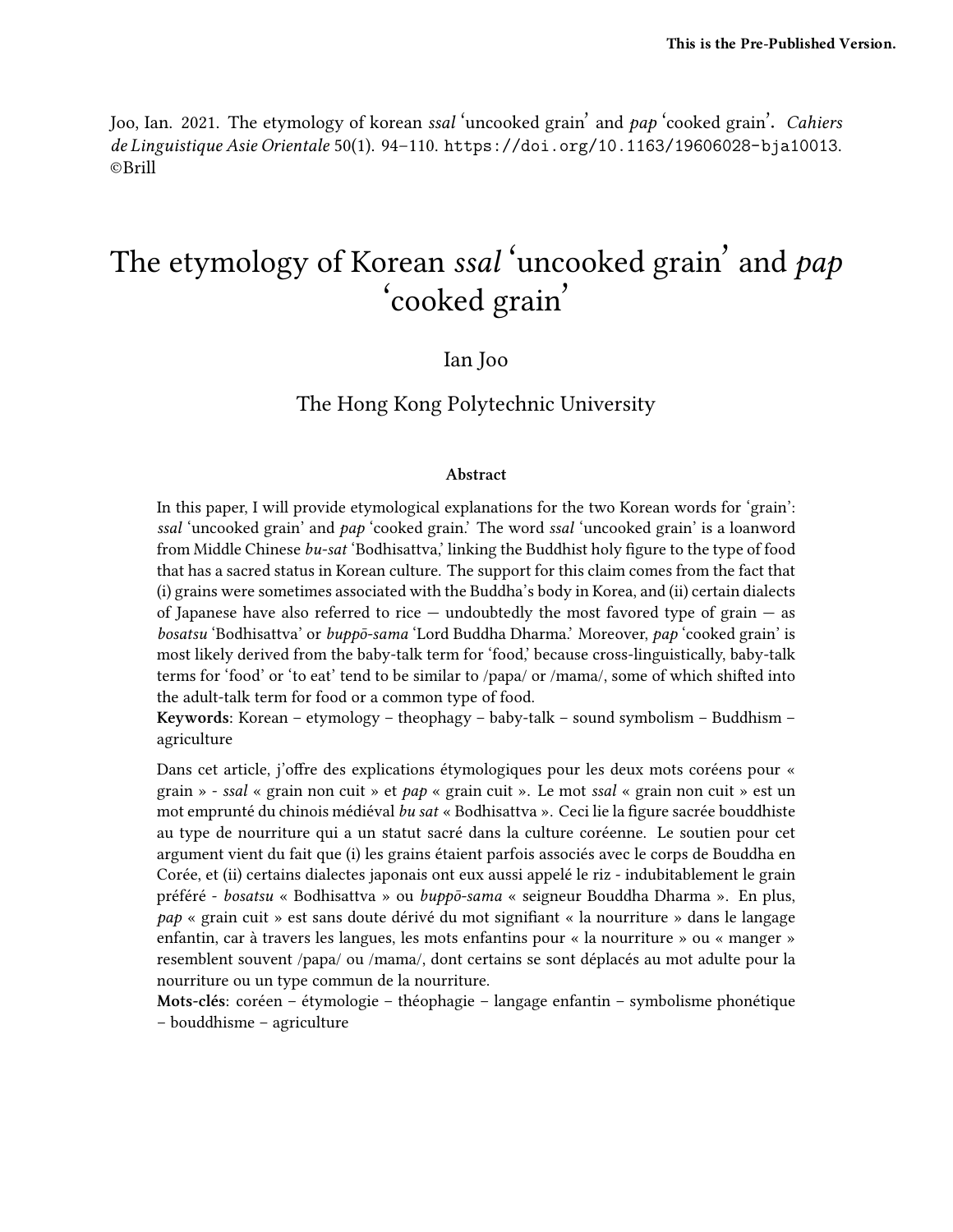### **1 Introduction**

The Korean language has two main terms for 'grain': *ssal*<sup>1</sup> 쌀 'uncooked grain' and *pap* 밥 'cooked grain.' Although in Korean today, these two words tend to refer to rice exclusively and not to other cereals, they can still refer to any type of grain: for example, when combined with *poli* 보리 'barley,' these two words can refer to *poli-ssal* 보리쌀 'barley grain' or *poli-pap* 보리밥 'cooked barley.'

This paper investigates the etymology of the two Korean words for grain. First, I revisit Ogura's (1943) observation on the relatedness between Korean *ssal* and Chinese *púsà* 菩薩 'Bodhisattva (literally the "enlightened being" in Buddhism).' Based on his observation, I argue that *ssal* originates from the Middle Chinese (MC) *bu sat* 菩薩 'Bodhisattva' (transcription by Baxter & Sagart 2014). Next, based on cross-linguistic evidence of baby-talk vocabulary, I suggest that *pap* may come from a baby-talk word for 'food.'

## **2 Background**

The two Korean words *ssal* and *pap* first appear in *Jīlín Lèishì* 雞林類事 (JLLS), a modest list of Korean words compiled in the name of the Chinese official Sun Mu 孫穆 during his 39-day visit to Korea in the year 1103. The Korean spoken by this time is called Early Middle Korean (EMK). Since the Korean alphabet Hangul was only invented in the 15th century, after which Korean is classified as Late Middle Korean (LMK), the Korean words in JLLS were transcribed in Chinese characters, making it difficult to approximate what the Korean words may have actually sounded like.

Among the listed Korean words, the one meaning  $b\acute{a}i$ -mi  $\dot{\Box}$  \* white grain (= rice)' was transcribed as *hǎnpwosál*<sup>2</sup> 漢菩薩. The book also lists *hǎn* 漢 as the word for *bái* 白 'white.' Furthermore, *tyenpwosál* 田菩薩 is listed as the term for *sù* 粟 'foxtail millet.' The first character *tyen*  $\boxplus$  semantically represents 'field.' Since foxtail millet is a type of grain grown on fields, this indicates that *pwosál* 菩薩 is equivalent to 'grain.'

The word for *fàn* 飯 'cooked grain; meal' was transcribed as *pákkě* 朴舉. Jin (2019: 270-272) argues that the second character *kě* 舉 (*jǔ* in Mandarin) is actually the first character of the next entry, *fàn* 飰 (a variant form of *fàn* 飯). This entry, according to Jin, should be interpreted as *jǔ-fàn* 舉飰 'to take (=have) a meal,' whose Korean equivalent was transcribed as *mwocwú* 謨做, which Jin claims to be a precursor of contemporary Korean *mek-ca* 먹자 'let's eat.' The difference between the common interpretation (1a) and Jin's interpretation (1b) is shown below.<sup>3</sup>

|  | (1) a. 飯 曰 | 朴舉。飰 曰 |  | 謨做                                          |
|--|------------|--------|--|---------------------------------------------|
|  |            |        |  | păn wál — pákkě păn wál — mwocwú            |
|  |            |        |  | meal is.called pákkě. meal is.called mwocwú |

<sup>&</sup>lt;sup>1</sup>This paper uses the Yale romanization system for Korean.

<sup>2</sup>The Chinese transcription of Korean words in JLLS will be romanized as the LMK pronunciation of the corresponding Chinese characters (based on Kwon 2009), whereas the Chinese definitions of those Korean words will be written in Mandarin pinyin. LMK had lexical tones, which are lost in contemporary Seoul Korean. The tone diacritics are:  $\acute{i}$  = high tone;  $\acute{i}$  = rising tone; unmarked = low tone.

<sup>&</sup>lt;sup>3</sup>The characters written in JLLS highly vary from one manuscript from another. For example: *tháy*  $\pm$  in one manuscript was also written as *tǎy* 大 or *hwǎ* 火 in other manuscripts erroneously because of their visual similarity. The characters in (1) are what Jin judges to be the original intended characters.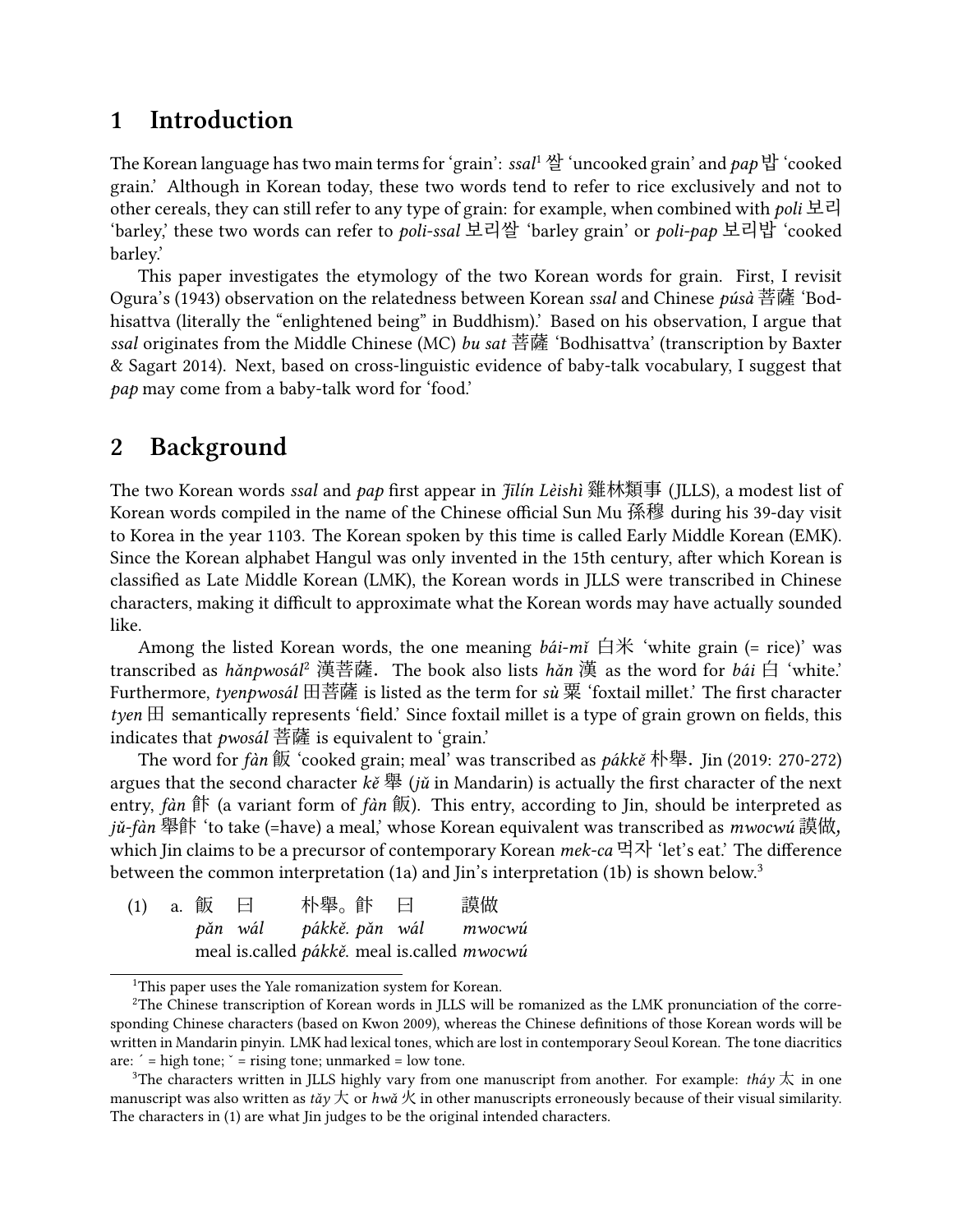'A meal is called *pákkě*. A meal is [also] called *mwocwú*.'

b. 飯 *pǎn wál* meal is.called *pák*. take-meal is.called *mwocwú* 曰 朴。舉飰 *pák. kě-pǎn* 曰 *wál* 謨做 *mwocwú* 'A meal is called *pák*. Having a meal is called *mwocwú*.'

Thus, the Korean equivalent of Chinese *fàn* 飯 'cooked grain' would be *pák* 朴, which is the closest transcription of (the EMK equivalent of) LMK *páp*, since Sun Mu's variety of Chinese had no character whose pronunciation is *páp*.

How were, then, the words transcribed as *pwosál* 菩薩 and *pák* 朴 actually pronounced? The Chinese spoken in Sun Mu's time and space is Northern Song Chinese (NSC) (Choi 2015). Choi's NSC reconstruction of these two words are *\*pʰuo-saʔ* and *\*pʰauʔ*. Should we then assume that these two words sounded similar to their NSC pronunciation?

Kang (2011: Ch. 2) argues that it wasn't Sun Mu who wrote JLLS, but rather the Korean officials who wrote down their Korean vocabulary in Chinese **according to their Sino-Korean pronunciation of the Chinese characters** and then handed them to Sun Mu, who compiled them in his name. Thus, the Chinese characters in this book must reflect not the Chinese pronunciation but rather the Korean pronunciation (EMK or earlier).

One support for Kang's claim is that the pronunciation of the Chinese characters better matches the LMK pronunciation than the NSC pronunciation. For example, as Choi (2015: 221) points out, the Korean words that bear the codas *-t(h)* and *-k* in LMK are all written in Chinese characters whose LMK pronunciation ends in *-l* and *-k*, respectively, whereas in NSC, these two codas were merged into *\*-ʔ*. Table 1 shows some examples.

| Table 1. JEES traffscription examples |                   |                          |                            |  |  |  |
|---------------------------------------|-------------------|--------------------------|----------------------------|--|--|--|
| <b>ILLS</b>                           | LMK               | <b>NSC</b>               | LMK equivalent             |  |  |  |
| 突'pig'                                | twól              | $*_{t}$ <sup>*</sup> ui? | twoth $\Xi$ 'id.'          |  |  |  |
| 窣 'caldron'                           | swól              | $*suit$                  | swoth 솥 'id.'              |  |  |  |
| 渴 'hat'                               | kál               | $*_{k^h a}$ ?            | $k\acute{a}t \cdot 7$ 'id' |  |  |  |
| 批勒 'flea'                             | phĭ-lúk           | $*_{p^h i-lə i?}$        | pyelwók 벼·록 'id.'          |  |  |  |
| 捺則 'low'                              | $nal?^{(i)}-c$ úk | $*na$ ?-tsəi $?$         | nocok 느죽 'id.'             |  |  |  |

Table 1: JLLC transcription examples

 $\overset{\text{(i)}}{ }$  LMK pronunciation not found in Kwon (2009). The contemporary Korean pronunciation is *nal*.

Kang (2011: Ch. 2) argues that if JLLS was written by Sun Mu according to NSC pronunciation, then we cannot explain why the distinction between EMK codas *\*-t(h)* and *\*-k* is reflected in Chinese characters whose LMK pronunciation distinguishes the codas (as *-l* and *-k*) but whose NSC pronunciation does not (both codas merged into *\*-ʔ*).

Choi (2015: 209), citing several cases where Korean syllables supposedly without coda are transcribed in Chinese characters whose LMK pronunciation ends in *-k*, argues that Sun Mu's variety of NSC was in the transient stage of the change of  $*k > *2$ , which explains why the NSC *\*-ʔ* corresponds sometimes to LMK *-k* and sometimes to *-∅*. Some of her examples are shown in Table 2.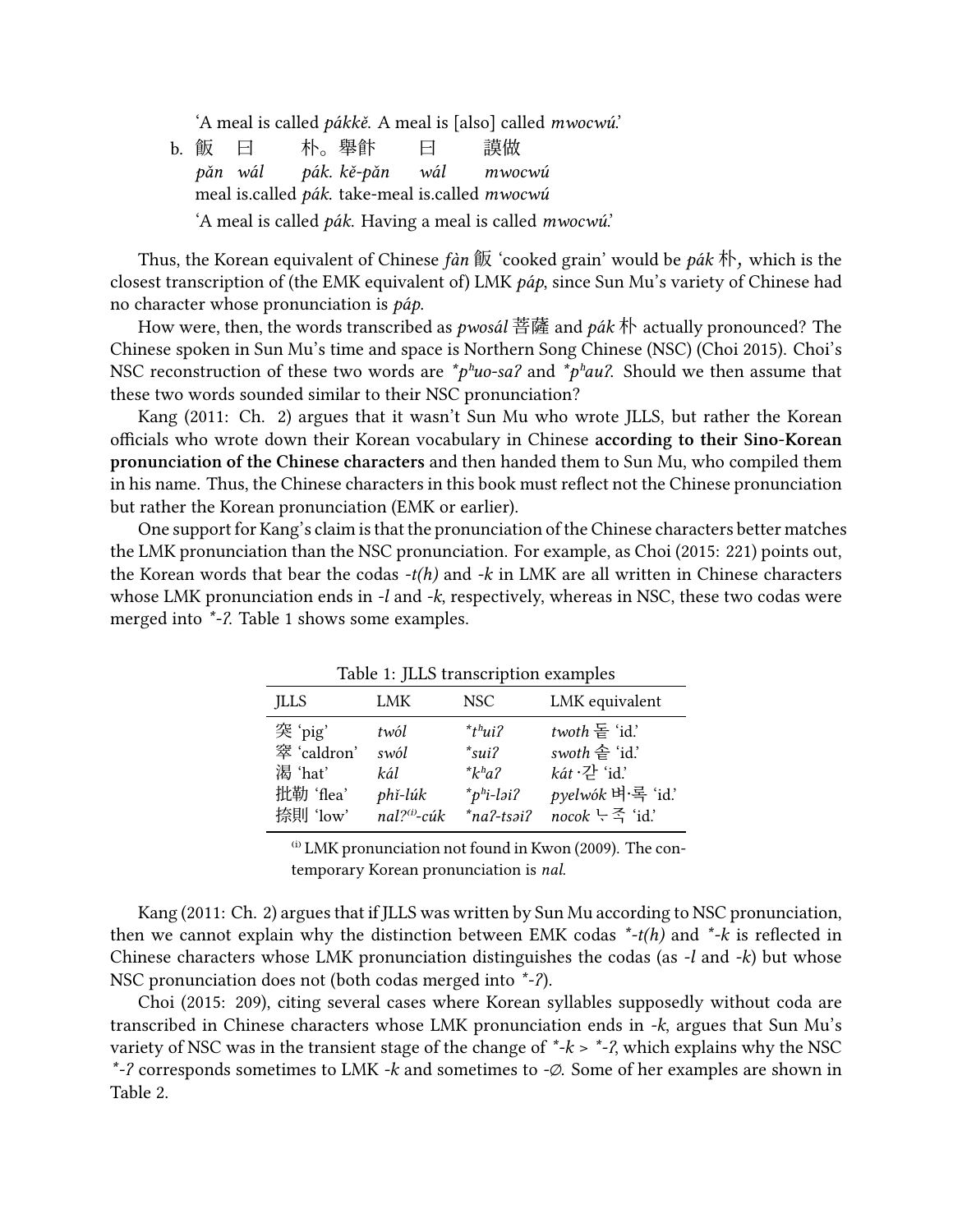Table 2: Correspondence among LMK (Sino-Korean) *-k*, NSC *\*-ʔ*, and *-∅* in LMK equivalent

| JLLS                                                                                                           | LMK              | NSC.     | LMK equivalent                                                                                  |
|----------------------------------------------------------------------------------------------------------------|------------------|----------|-------------------------------------------------------------------------------------------------|
| 活索 'to shoot an arrow' hwal-soyk *xua?-sau? hwal swo- 활 소- 'id.'<br>故作 'a clown's son'<br>得 'End of any event' | kwó-cák<br>túk – | $*$ təi? | *kuo-tsau? kwocyá $\exists \exists \exists$ r $\forall$ i 'eunuch'<br>$t\check{a}:\vdash$ 'all' |

Kang (2011) interprets the cases shown in Table 2 differently, however. He interprets *sóyk* 索 in 活索 *hwál-sóyk* as a typo of *swǒ* 素 (p. 252). He also points out that another possible pronunciation of *cák* 作 is *ca* (p. 216). As for the case of *túk* 得, he does not interpret this word to be the predecessor of LMK *tǎ*, but simply as an EMK word that became extinct in LMK.

Another support for the Korean authorship of JLLS is that JLLS lists many "Korean" words that are identical to the Chinese equivalent when there are clearly native Korean words for those terms. For instance, the "Korean" word for Chinese *hǎi* 海 'sea' is written as the identical Chinese character *hǒy* 海, even though there exists the LMK word *palól* 바〮ᄅᆞᆯ 'sea' which can be traced far back into Sillan *\*patol* 波珍 (Lee 2001). The reason for this pseudo-translation, according to Kang (2011), was that the Korean officials wanted to show to Sun Mu their affinity to the Chinese culture which they admired.

Kang (2011: 30) also mentions that the Korean word for Chinese *dòu* 豆 'bean' is referred to as *tháy* 太. This is striking evidence supporting his claim, since *tháy* 太 meaning 'bean' reflects the Korean tradition of writing *tháy*  $\overline{\mathcal{K}}$  as a handwritten abbreviation of the Chinese disyllabic word *dà-dòu* 大豆 'soy bean' which, when written vertically, is similar to the shape of *tháy* 太 (Lee 1968: 216). This Korean tradition is attested as early as the 8th century wooden tablet inscriptions of Silla and Baekje (Lee 2017: 124). Thus, the Korean officials wrote the Korean words in Chinese characters not according to their Chinese pronunciation but rather to their Sino-Korean pronunciation.

Lee (1968: 216-217) points out that the Chinese character used to express 'chicken' (啄 with two strokes on top) is a variant of a Chinese character that was solely used in Korea. If Sun Mu was the author of JLLS, then why would he have used a Chinese character not used in China? In the appendix of JLLS, it is written (probably by Sun Mu himself) that "[I] searched through a [Chinese] dictionary, but this character did not exist; thus, [it must be] a Korean native word (查字典無此字 乃朝鮮土語)." This clearly shows that the Korean vocabulary was handed to Sun Mu via a written platform. Lee (1968: 218) also notes that the word for *shēng* 升 'a unit of liquid volume' is written as *two* 刀. This also reflects the Korean handwriting tradition of writing 升 as *two* 刀.

As another example, the Korean word for *lǎo* 老 'old' is written as *two-kun* 刀斤. Im (2005) argues that *two* 刀 is actually a typo of  $z$ *in* 刃 'blade,' which is a semantic writing of the EMK equivalent of LMK *nólh* 〮ᄂᆞᆯᄒ 'blade.' Thus, *two-kun* 刀斤 should actually be read as *nol-kun* 刃斤, which corresponds to LMK *nulk-un* 늘 근 'old-DET.' This semantic reading is only made possible by presupposing the Korean authorship of JLLS.

This series of evidence makes it clear that JLLS was written by one or more Korean authors according to Sino-Korean pronunciation of the Chinese characters. This leads us to conclude that the pronunciation of *pwosál* 菩薩 and *pák* 朴 must be more similar to LMK than to NSC. Note that *pák* must have represented *páp*, whose final *-p* could not be directly expressed using Chinese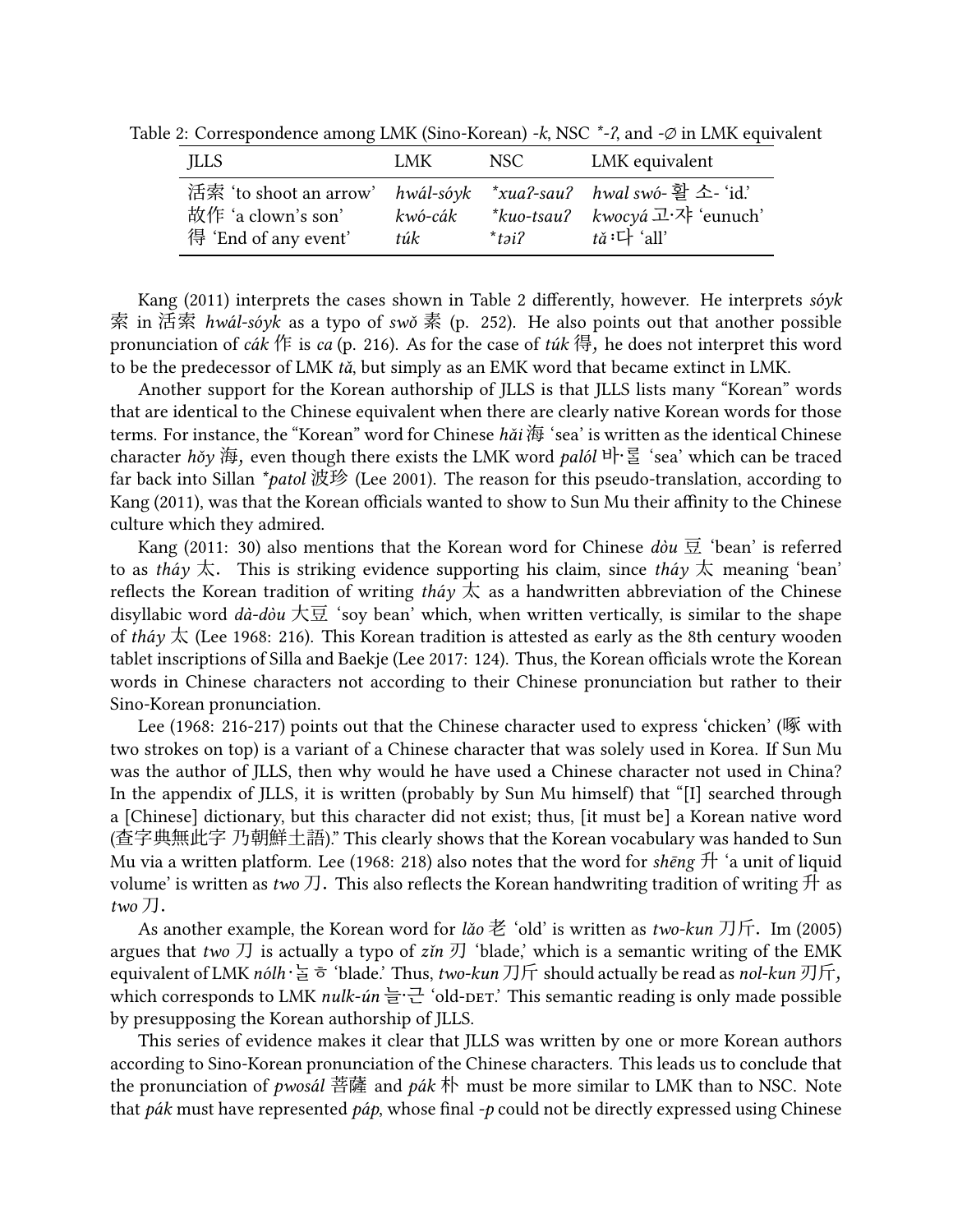characters.

These LMK pronunciations are indeed similar to the LMK *psól* · 뽈 and *páp* ·밥, which first appear written in the Korean alphabet Hangul during the 15th century, when it was invented by King Sejong. Example phrases where these words occur are shown as (2-3).

 $(2)$  :니·뱃른 *nǐ-psól-on* rice-**grain**-top grease-nom flow-pres-det as.if-adj-and foxtail.millet-**grain**-det 기·르미 *kilúm-i* 흐르ᄂᆞᆫ *hulu-no-n* :두ㅎ·고 *tǒs-ho-kwó cwó-psól-on* ·조·백루 〮니 *hóy-ni* white-thus 'The rice is [greasy] as if it is dripping with oil, and the foxtail millet is white.' [*Twusi Enhay* 杜詩諺解 3:61b] (Joo 2020: 56) (3) ·어·즈러·오·며·덥다·라 *écúlew-ómyé tép-tal-á* dizzy-and hot-heat.up-inf sleep-neg unable-do-if wheat-ins **cooked.grain** 자니 *ca-tí* :몯ㅎ거·든 ·밀흐·로 ·밥 *mwǒt-ho-ketún mílh-ulwó páp* 지·서 *ciz-é* 머그라 *mek-ula*

make-in<mark>f</mark> eat-imp

'If you feel dizzy, feel heated, and cannot sleep, cook some wheat and eat it.' [*Kwukup Kanipang Enhay* 救急簡易方諺解 1:113a] (Joo 2020: 49)

(2) and (3) show that *psól* and *páp* can be used to refer to not only rice but also other grains, such as millet or wheat. Their Chinese definitions in JLLS were *mǐ* 米 and *fàn* 飯, which can also refer to any type of uncooked or cooked grain, respectively, as shown in examples (4) from the Tang poet Du Fu's 杜甫 poems.

| (4) | a. | 稻                                                                             | 米            |   | 流 脂粟                                                    |     | 米          | 白   |                                                                                          |
|-----|----|-------------------------------------------------------------------------------|--------------|---|---------------------------------------------------------|-----|------------|-----|------------------------------------------------------------------------------------------|
|     |    | dào                                                                           |              |   | mǐ liú zhī sù                                           |     | mĭ         | bái |                                                                                          |
|     |    |                                                                               |              |   | rice.plant grain flow oil foxtail.millet grain white    |     |            |     |                                                                                          |
|     |    |                                                                               |              |   |                                                         |     |            |     | 'The rice [was greasy as if] flowing with oil, and the foxtail millet was white.' [Yixi] |
|     |    |                                                                               | Èrshǒu 憶昔二首] |   |                                                         |     |            |     |                                                                                          |
|     | b. | 與奴                                                                            |              | 白 | 飯                                                       | 馬 青 |            |     | 芻                                                                                        |
|     |    | $\nu \check{u}$                                                               | nú bái fàn   |   |                                                         | mă  | $q\bar{u}$ |     | chú                                                                                      |
|     |    |                                                                               |              |   | give servant white cooked.grain horse blue.green fodder |     |            |     |                                                                                          |
|     |    |                                                                               |              |   |                                                         |     |            |     | '[I will] give cooked white grain [= cooked rice] to the servant, and green fodder to    |
|     |    | the horse.' [Dé Guǎngzhōu Zhāng Pànguān Shūqīng Shū Shǐ Huán Yǐ Shī Dàiyì 得廣州 |              |   |                                                         |     |            |     |                                                                                          |
|     |    |                                                                               |              |   | 張判官叔卿書使還以詩代意]                                           |     |            |     |                                                                                          |

In (4a), *mǐ* 米 'uncooked grain' is paired with *dào* 稻 'rice plant' to refer to rice, and with *sù* 栗 'foxtail millet' to refer to foxtail millet. This shows that  $m\tilde{t}$  an refer to any type of grain. Similarly, in (4b), *fàn* 飯 'cooked grain' is specified by the adjective *bái* 白 'white' to refer to cooked rice. This suggests that *fàn* 飯 refers to all types of cooked grain. Since LMK *psól* and *páp* were defined as Chinese *mǐ* 米 and *fàn* 飯 respectively, it is clear that they referred to any type of grain, unlike their contemporary Korean successors *ssal* and *pap*, which tend to refer uniquely to rice.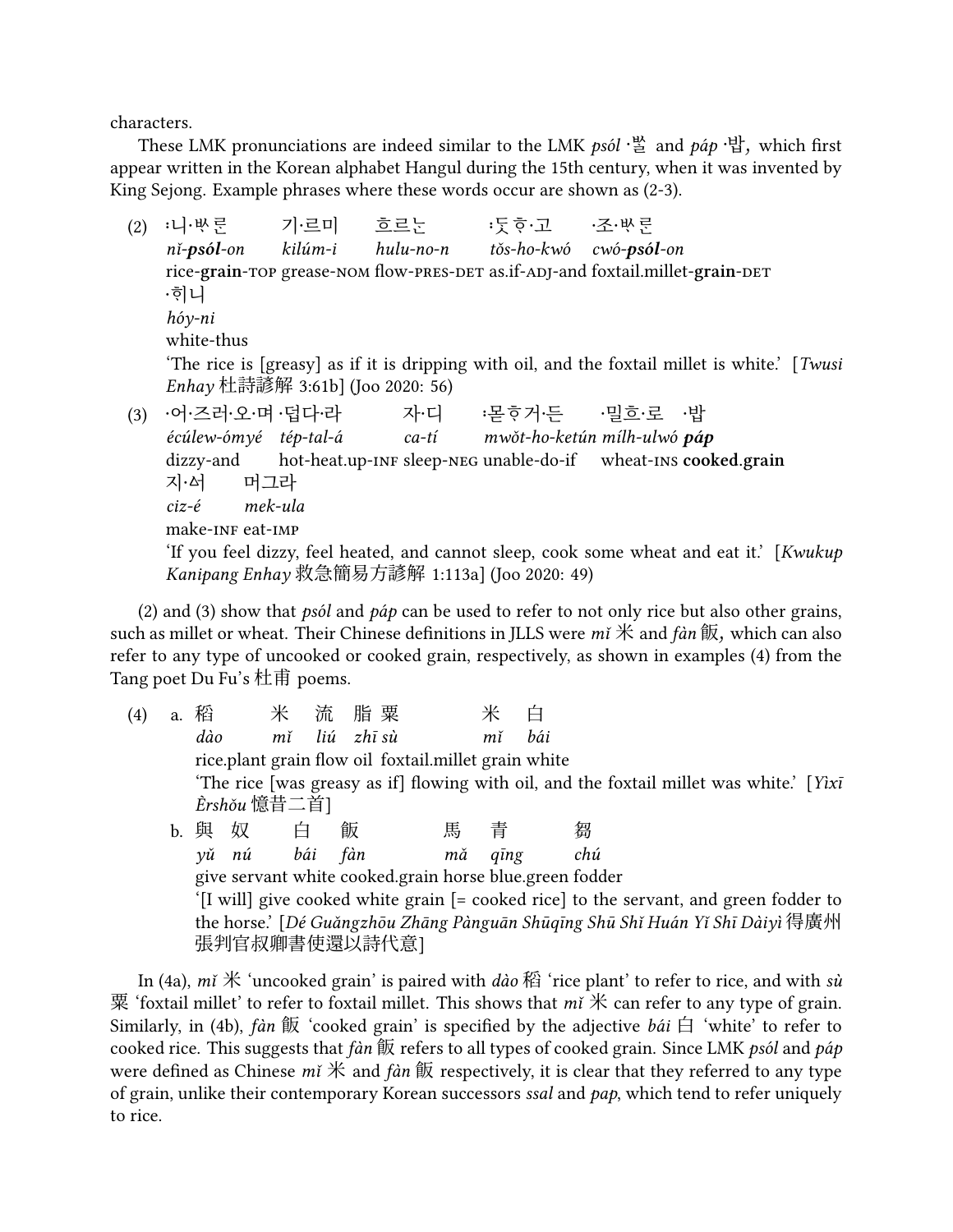#### **3 Previous studies**

A few scholars have attempted to trace the origin of LMK *psól* 'uncooked grain.' But such attempts have several problems, which I will address below.

Vovin (2015), reconstructing LMK *psól* into proto-Korean (pK) *\*pasʌr*, argues that it is a loanword from proto-Japonic (pJ) *\*wasay* 'early rice.' Apparently, this cannot explain why the pJ *\**-y was borrowed into pK as *\*-r*. In order to solve this problem, Vovin posits that pJ *\*wasay* must have been *\*wasar* in pre-proto-Japonic (pre-pJ). His argument is thus circular: pK *\*pasʌr* is a loanword from pre-pJ, because pJ *\*wasay* was pre-pJ *\*wasar*, which is because pK *\*pasʌr* is a loanword from pre-pJ.

Robbeets (2017) seeks to strengthen Vovin's hypothesis. She reconstructs Old Japanese (OJ) wasa- and woso<sub>2</sub>, both meaning 'precocious, early ripening,' as pJ \*wasara~wasara 'early ripening crop, early ripening rice.' Her evidence for the final *\*-ra~-rǝ* syllable in the pJ reconstruction is the existence of OJ *woso2ro<sup>2</sup>* 'precocious, early ripening.' As to why OJ *wasa-* and *woso<sup>2</sup>* do not have the final syllable *\*-rV*, Robbeets explains that "[t]he final syllable may have dropped by way of its reanalysis as pJ *\*-ra~-rǝ* as the suffix deriving property nouns from verbal adjectives" (p. 241). She then argues that LMK *psól* is a loanword from pJ \*wasara~wasara, which in turn is a loanword from Proto-Austronesian (PAN) *\*baCaR* 'broomcorn millet (*Panicum miliaceum*).'

There is no external reason for OJ *woso2ro<sup>2</sup>* to be reconstructed as pJ *\*wǝsǝrǝ* which was later reanalyzed as *\*wǝsǝ-r*ǝ rather than saying it was *\*wǝsǝ-r*ǝ from the beginning **except for the very hypothesis** that pJ *\*wasara~wǝsǝrǝ* is from PAN *\*baCaR* and is the origin of LMK *psól*. Thus, this hypothesis is also circular. If there is no non-circular reason to reconstruct OJ *woso2ro<sup>2</sup>* as pJ *\*wǝsǝrǝ* (rather than simply pJ *\*wǝsǝ-rǝ*), there is also no reason to reconstruct OJ *wasa-* as pJ *\*wasara* and not simply pJ *\*wasa*.

Francis-Ratte (2017), who specializes on the hypothesis that Korean and Japanese are genealogically related, points out that LMK words denoting different forms of rice, *pyé* 'rice plant,' *psól* 'uncooked rice,' and *pap*<sup>4</sup> 'cooked rice' all start with *p-*. (Note that *psól* and *páp* actually refer to uncooked/cooked grain rather than rice, as earlier discussed.) Based on this observation, he argues that these words can be reconstructed as compounds consisting of *\*po* 'rice' and other morphemes whose cognates can be found in Old Japanese. For example, *pap* can be reconstructed as pre-LMK *\*po-ap*, where *\*ap* '(cooked) grain' is cognate with OJ *apa* 'millet.' He further argues that pre-LMK *\*po* 'rice' and OJ *pə* 'a grain' can both be reconstructed as proto-Korean-Japanese (pKJ) *\*pə* 'a grain.' His reconstruction is summarized in Table 3.

The problem of the reconstruction of *psól* as *\*po-sól* is that the hypothetical pre-LMK morpheme *\*sól* '(hulled) grain' only exists to justify Francis-Ratte's hypothesis without any internal evidence in Korean or evident cognates in OJ. Francis-Ratte notes himself that this part of his reconstruction is relatively speculative (p. 83).

<sup>4</sup>Francis-Ratte refers to *páp* (high tone) as *pap* (low tone). Even though *páp* does occur as *pap* in some attestations (e. g. *Nungemkyeng Enhay* 楞嚴經諺解 1:33a), *páp* is far more common in 15th century sources, as also shown in (3).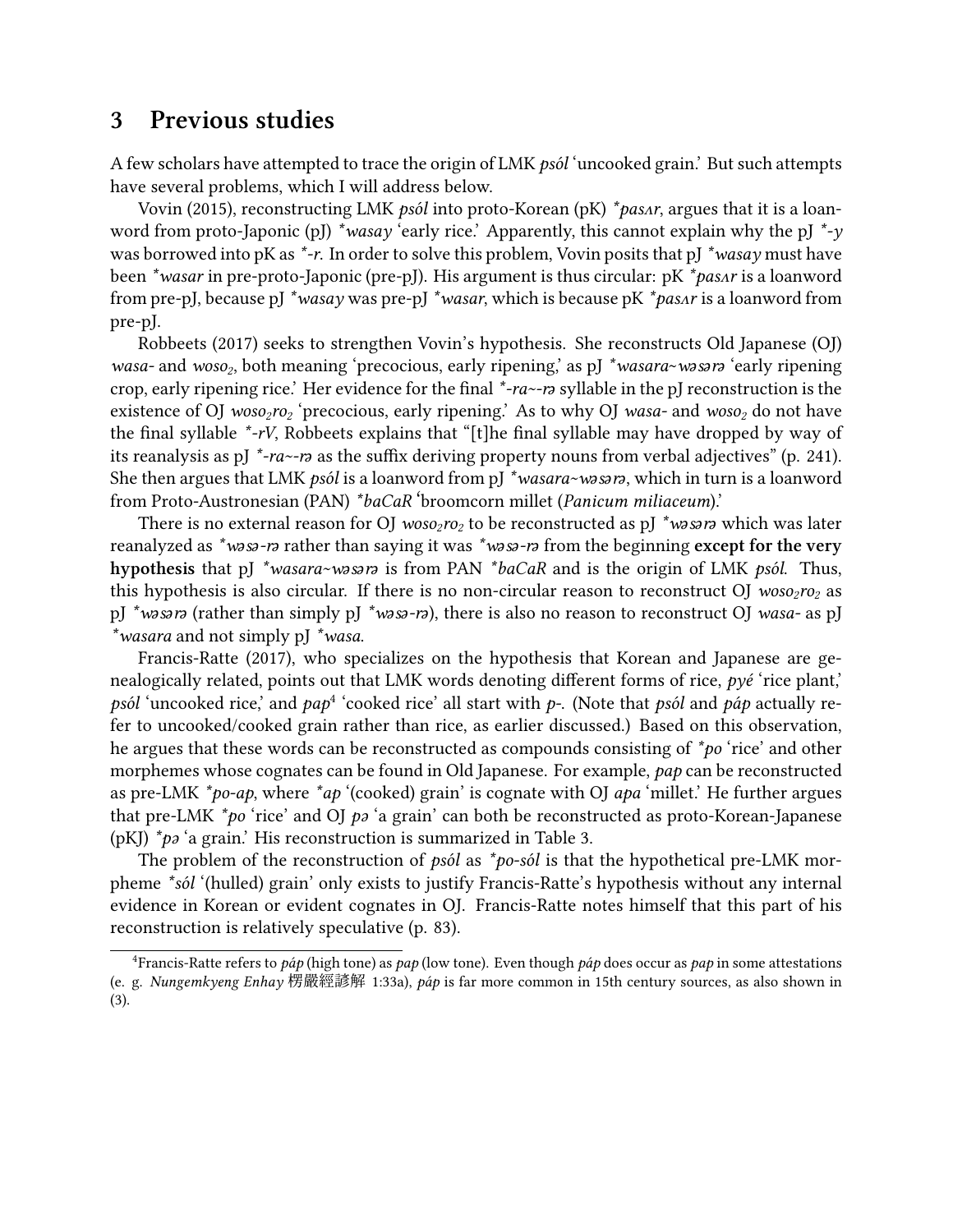| LMK                       | $p\gamma e$ 'rice plant'    | psól<br>rice' | 'uncooked <i>pap</i> 'cooked rice' |              |                             |
|---------------------------|-----------------------------|---------------|------------------------------------|--------------|-----------------------------|
| pre-LMK $*_{po-\gamma e}$ |                             | *po-sól       |                                    | $\ast$ po-ap |                             |
|                           | $*_y$ é '(rice) plant'      | *sól          | (hulled)                           | $*_{ap}$     | '(cooked)                   |
|                           |                             | grain'        |                                    | grain'       |                             |
| OJ.                       | po 'a grain'                |               |                                    | apa 'millet' |                             |
|                           | $\gamma$ o(ne) 'rice plant' |               |                                    |              |                             |
| pKJ                       | <i>*pa</i> 'a grain'        |               |                                    |              | <i>*apa</i> 'cereal; millet |
|                           |                             |               |                                    | grain'       |                             |
|                           | *ja 'rice, rice plant'      |               |                                    |              |                             |

Table 3: Francis-Ratte's reconstruction of proto-Korean-Japanese rice vocabulary (Francis-Ratte 2017: 84, slightly modified)

### **4 The religious etymology of** *ssal*

Ogura (1943) observes that in the Tōtōmi dialect of Japanese, rice was called *bosatsu* ぼさつ, a Japanese loanword from Chinese *púsà* 菩薩 'Bodhisattva,' which was also the two characters used to transcribe 'rice' in JLLS. One of the sources for his observation is *Butsurui Shōko* 物類称呼, a dictionary of Japanese dialects published in 1775:

(5) こめ[よね]○ 遠江国天竜の川上にて・ぼさつと称す[此所にては米といはずしてぼ さつとのみとなふ]

'*kome* (*yone*) ['rice'] : In the upper region of the Tenryū River, Tōtōmi [Province], it is referred to as *bosatsu* ['Bodhisattva']. (In this place, it is not called as *kome*/*yone*, but only as *bosatsu*.)' [*Butsurui Shōko*, v. 3, 1オ]

He also reports that in Aichi Prefecture, rice is referred to as *buppō-sama* 仏法さま 'Lord Buddha Dharma' when the rice was to be handled with care.

These observations point to a striking parallel between Japan and Korea where grain, either grain in general or a specific type of grain, is referred to as the Buddhist holy figure, within a culture where Buddhism is one of the main religions and grain is the staple food.

Indeed, rice has traditionally had a holy status in Buddhism: it is one of the six offerings in the Buddhist ceremony of the Six Pūjā (Kim 2015), a ritual practiced by Korean Buddhists to this day. In Thailand, "[c]ooked rice, presented in an attractive bowl, is offered to monks every Buddhist holy day (4 times a month), usually by the woman of the household" (van Esterik 1984).

If rice was a holy crop in Buddhism, it is also possible that grains in general enjoyed some degree of holy status as well. Hwang (2003) illustrates that in the Gyeongju province of Korea, grains in general were worshipped as a representation of Buddha's body:

The ritual aspect of the divine body and the worship of Buddha in the Gyeongju region is as follows. They put grain in a small jar, seal the mouth with traditional Korean paper, and keep in on the shelf of the living room, calling it *Seycon Tanci* [lit. Buddha Jar] and treat it as the body of Buddha. Around October each year, the housewife prepares an offering and holds a ritual ceremony. Keeping a *Seycon Tanci* in the house and offering it ritual ceremonies is believed to bring peace. [p. 105, my translation]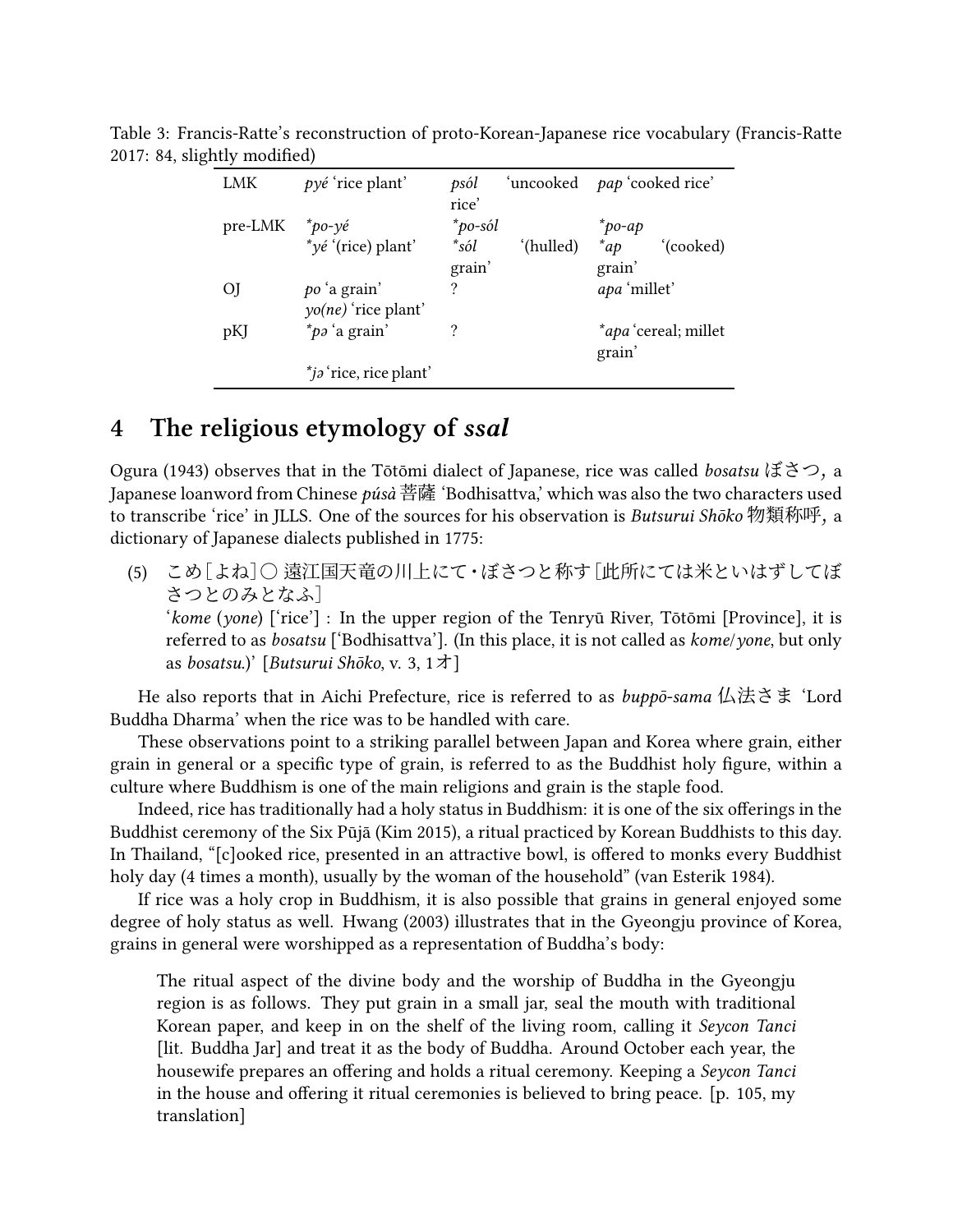Associating the divine body to food is in fact an anthropologically common phenomenon around the world's cultures, a phenomenon known as *theophagy* (eating god). The Christian ritual of Eucharist, where Christians eat bread (God's flesh) and drink wine (God's blood) every Sunday, is perhaps the best-known example. Smith (1922) illustrates how theophagy is attested in different religions worldwide, in the form of totem-eating in animism, idol-eating in idolatry, cannibalism where the human sacrifice is associated to the divine being, and so on. Thus, it would be no surprise that a similar theophagy has existed in Korean culture, and this has motivated the semantic shift from 'Bodhisattva' to 'grain.'

Ogura himself rejects the idea that LMK *psól* is related to *pwosál* 菩薩, because he was apparently not familiar with the historical reconstruction method and did not realize that there was a vowel between the *p* and *s* of *psól* at an earlier stage. All three scholars cited in the last section, however, agree that there was a vowel in between (whatever that vowel may be), and that it was lost by the time of LMK. Thus, if we look onto Ogura's data in the light of modern reconstructions of pK, it seems evident that Ogura's self-rejected idea may be valid. In other words, JLLS's transcription of 'uncooked grain' as *pwosál* 菩薩 may not be a mere phonetic transcription but actually a faithful reflection of the etymology of *psól* (regardless whether the Korean officials who wrote the book were aware of such etymology).

Thus, if Ogura's idea is correct, LMK *psól* would reflect a semantic change from EMK or earlier Korean word for 'Bodhisattva,' which in turn is a loanword from MC *bu sat* 菩薩. It is thus doublet with LMK *pwosál* 'Bodhisattva,' which must have been borrowed from MC after *psól* shifted its meaning from 'Bodhisattva' to 'uncooked grain.' LMK *psól* must have experienced syncope of the vowel between *p* and *s* between the mid-thirteenth and fifteenth century, like all other LMK Korean words with complex initials (Lee & Ramsey 2011: 89). LMK *pwosál*, however, preserving its meaning of 'Bodhisattva' and perceived to be the pronunciation of the two Chinese characters 菩 and 薩, did not go through the vowel syncope.

How well does MC *bu sat* phonologically correspond to LMK *psól*? First, MC *b-* is reflected as LMK *p-*, since LMK did not have any voiced stops. Next, the correspondence between MC *-t* and LMK *-l* can be explained by the change *\*-t* > *-l* in Sino-Korean. It is well known that MC words ending in *-t* correspond to Sino-Korean loanwords ending in *-l*. Some (e. g. Martin 1997) have argued that this is because Sino-Korean loanwords are from an MC dialect whose MC coda *-t* was changed into *\*-r*. Wei (2012), rejecting such theories, argues that the MC words ending in *\*-t* was borrowed into Old Korean with an epenthetic vowel (*\*CVtV*), went through intervocalic lenition (*\*CVrV*), and then through vowel apocope (*\*CVr*), which resulted in LMK *CVl*. The intervocalic lenition, argues Wei, happened regularly only in the Sino-Korean lexical stratum. LMK *pwút* '붇 'brush,' which is from Old Chinese *\*p.[r]ut* (reconstruction by Baxter & Sagart 2014), did not go through this stratum-specific sound change because, I argue, it was borrowed from Chinese at a much earlier stage than other Sino-Korean words and thus was not perceived to be part of the Sino-Korean stratum. This explains how the coda *-t* of MC *bu sat* was changed into *-l* in LMK *psól*. On the other hand, why the vowel *-a-* in MC *bu sat* is reflected as *-o-* /ʌ/ in LMK *psól* (and not *-a-* /a/ like in LMK *pwosál*) is not clear and thus remains a weakness of this theory.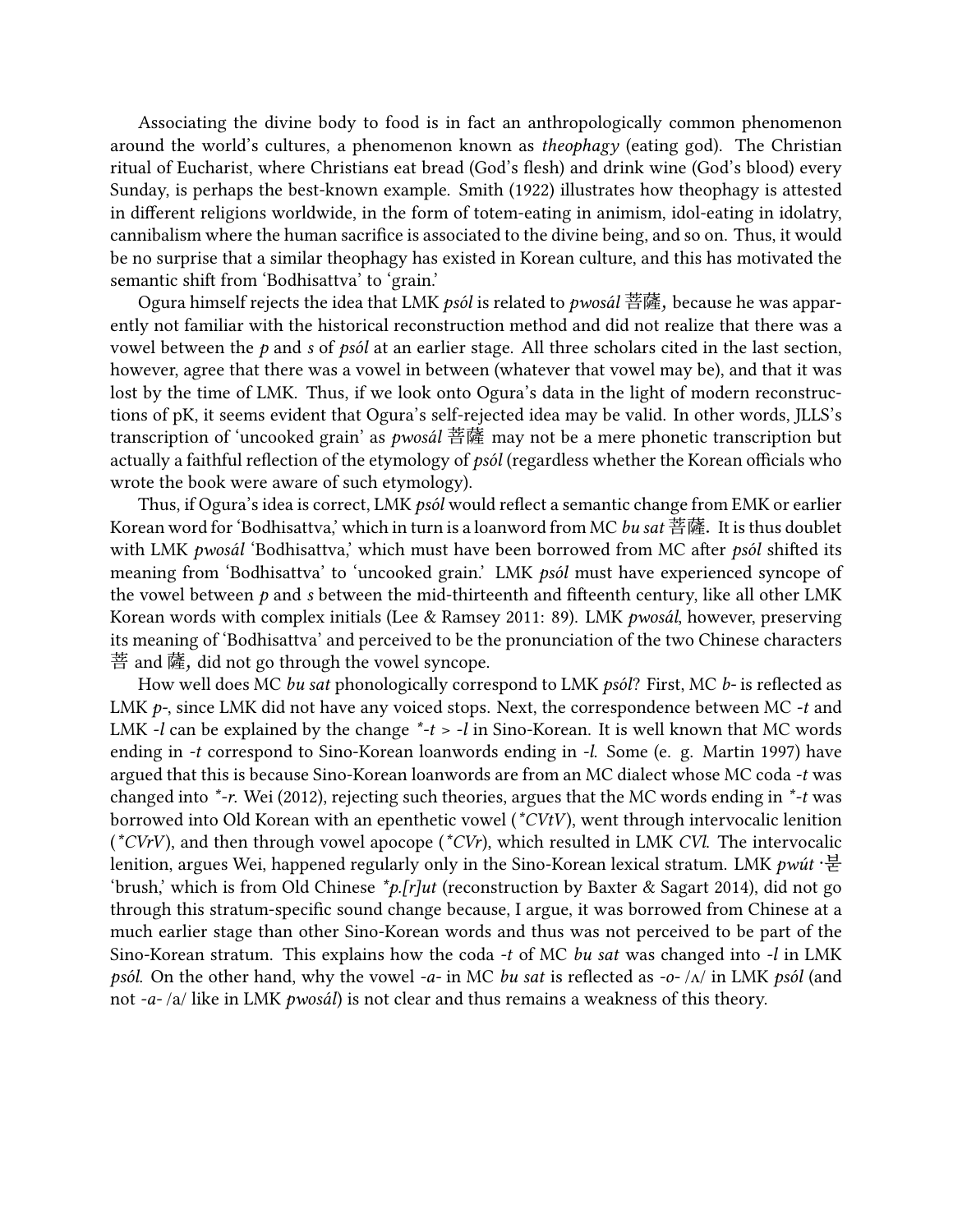### **5 The mimetic etymology of** *pap*

Cross-linguistically, the word for 'food' or 'to eat' in baby-talk (=parentese, motherese, infantdirected speech) is very often a reduplicated or semi-reduplicated syllable consisting of a bilabial consonant followed by a low vowel. I claim that the Korean word *pap* was originally a baby-talk term that was later elevated into normal register.

In Table 4, I have listed the baby-talk terms meaning 'food/to eat' in 21 languages retrieved from various published sources. I only list the terms which the author specifies or implies to uniquely appear in baby-talk and not in standard register. (Tones and stress not transcribed.) We see that all the words have a bilabial consonant and/or a low vowel and that most of them are, or close to, reduplicated syllables.

| Language            | Term                | Meaning             | Source                     |
|---------------------|---------------------|---------------------|----------------------------|
| Bardi               | namnam              | food                | Bowern 2012: 63            |
| Bislama             | nana                | to eat; yummy; food | Crowley 2003: 180          |
| Bulgarian           | papa-               | to eat              | Angelov 2014: 2196         |
| Choctaw             | pa:pah              | to eat              | Broadwell 2006: 349        |
| Gilyak              | mama, nana          | food                | Austerlitz 1956: 264       |
| Gurindji            | nænæ                | food                | Jones & Meakins 2013: 191  |
| Havyaka             | a:mu                | to eat              | Bhat 1967: 34              |
| Hopi                | mama                | wanting food        | Titiev 1946: 90            |
| Japanese            | manma               | food                | Mazuka et al. 2008: 39     |
| Kurdish             | Sæme                | food                | Abdulaziz 2016: 314        |
| Kusaiean            | meme                | to eat              | Lee 1976: 182              |
| Lahu                | ma-ma               | cooked rice         | Matisoff 1988: 965         |
| Louisiana French    | $n(j)$ ãm $n(j)$ ãm | to eat              | Valdman & Rottet 2009: 415 |
| Marathi             | məmməm              | food, meal          | Kelkar 1964: 52            |
| Miskitu             | dam dam             | to eat              | Minks 2010: 504            |
| Nootka              | papa∫               | eat!                | Kess & Kess 1986: 205      |
| Romani              | pap(k)a, hamham     | food; to eat        | Kubaník 2020: 494          |
| Sahaptin            | papa                | food                | Weeks 1973: 3              |
| South Estonian      | $n^{j}$ æmm $^{j}$  | food; tasty         | Pajusalu 2001: 91          |
| <b>Towet Nungon</b> | nana                | food                | Sarvasy 2017: 48           |
| Walpiri             | nana                | food                | Laughren 1984: 81          |

Table 4: Baby-talk terms meaning 'food' or 'to eat'

The association between /mama~papa/ and the concept of food or eating is quite straightforwardly iconic, since opening one's mouth is the beginning and the most visible part of the eating process. Nurturers often perform the mouth-opening gesture to persuade the infants to eat their food, and that gesture may easily develop into baby-talk words, which in turn may be gradually "standardized" and become part of the adult-talk for '(the most common or important type of) food.'

In addition to my small sample of baby-talk words, various studies have also attested this cross-linguistic phenomenon of baby-talk term for 'food' resembling /mama~papa/. As we will see, some of these terms may eventually become the normal term for 'food.'

Weise (1903) argues that German *Pappe*, baby-talk for 'porridge,' is not etymologically related to Medieval Latin *pappa*, baby-talk for 'food,' but rather has mimetic origin. The support for his claim is the fact that many etymologically unrelated words beginning with *pap-* or *pamp-*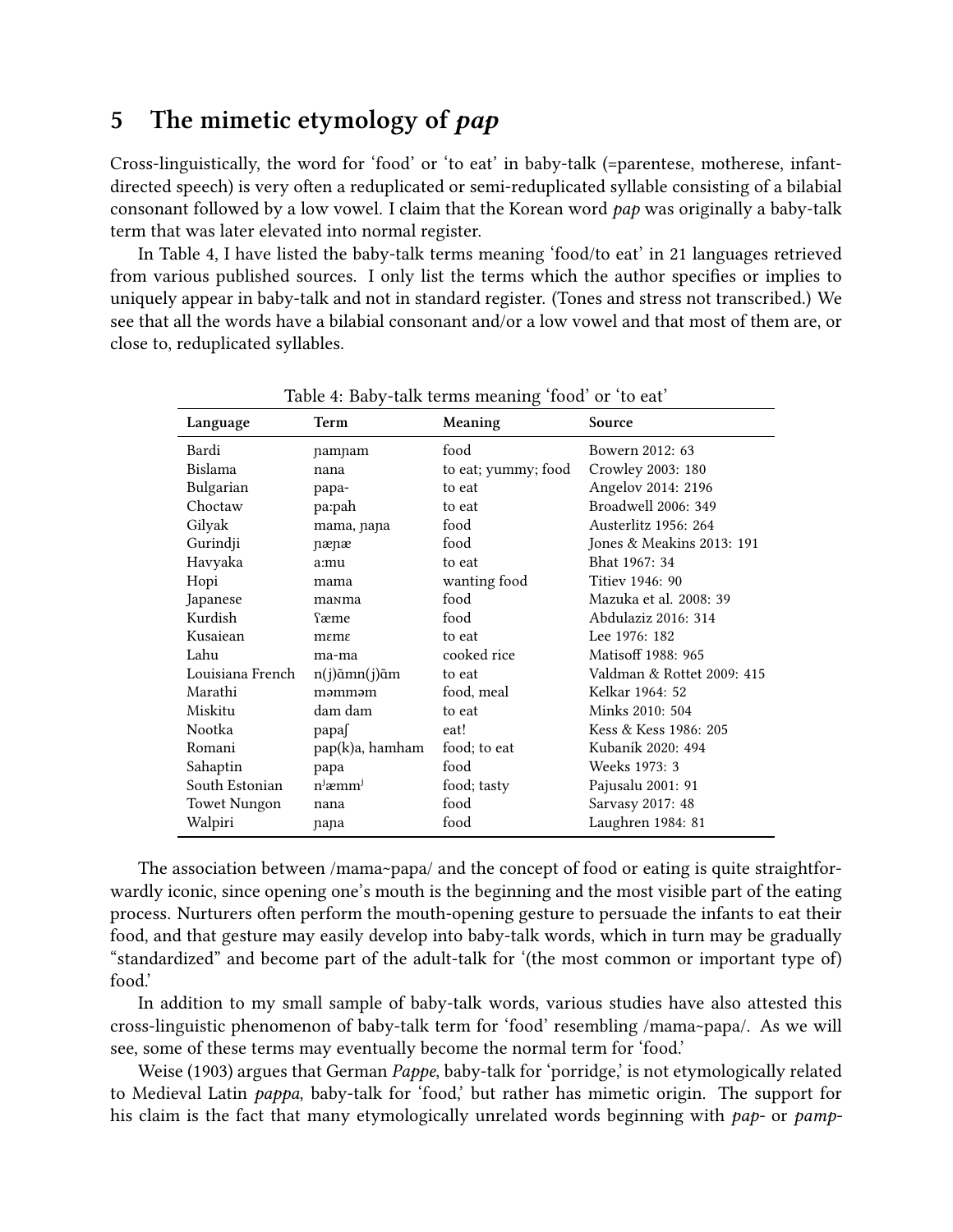in German and other languages refer to various mouth movements, such as English *pamper* or French *babiller* 'to chat.'

Ferguson (1964) also observes that throughout the baby-talks of different languages, the terms for food tend to be phonologically similar to each other: *bappa* 'bread' in Moroccan Arabic babytalk, *pappa* 'food' in Latin baby-talk, *etc*. Unlike Weise, Ferguson reasons that this phonological similarity must be due to historical connections, in line with his argument that baby-talks are not universal but culture-specific.

Oswalt (1976) argues against this reasoning, mentioning baby-talk words for 'food' with bilabial consonants in several European languages and Pomo languages (a family of languages indigenous to California). He claims that the food words with bilabial consonants in different babytalks "derive from the shared general tendency for actions and objects associated with the mouth or lips to be designated by sounds articulated by the lips." (p. 12)

Tsuchida (2009) observes the phenomenon where the baby word for 'meat' is elevated to adulttalk in Saaroa, a Formosan language. In Kanakanavu, a closely related language, the adult-talk word for 'meat' is /ʔalame/, whereas the baby-talk word for 'meat' is /paapa/. In contrast, the adult-talk word 'meat' in Saaroa is /papaʔa/, and there is no baby-talk equivalent. He concludes that Saaroa /papaʔa/ is likely to be from a baby-talk word.

Based on the iconicity of the baby-talk term /papa~mama/ for 'food' or 'to eat' and Tsuchida's observation that such a baby-talk term may eventually replace its adult-talk equivalent, I claim that Korean *pap* was originally baby-talk and then later "grew up" into the adult-talk word for food in general or the most important type of food in Korean culture, which is cooked grain (rather than 'cooked rice,' as explained in Section 2). Interestingly, the baby-talk words for 'food' in contemporary Korean are *mamma* 맘마 in Seoul dialect and *ppappa* 빠빠 in Gyeongsang dialect, which were most likely new words to fill in the missing "slot" of Korean baby-talk after *páp* was elevated to adult-talk.

The high tone of LMK *páp* also adds support to the baby-talk origin hypothesis. Across different languages, it is common for infant-directed speech to be higher in fundamental frequency than adult-directed speech (Fernald et al. 1989). Thus, it is possible that the high tone of *páp* reflects the high pitch of the baby-talk whence it originated.

Lastly, the fact that the LMK *páp* not only meant 'cooked grain' but also 'meal' (just as contemporary Korean *pap* does) reduces the possibility that it only meant 'cooked grain' from the beginning, which would work against the mimetic origin hypothesis (note that all the baby-talk terms listed in Table 4 means 'to eat' and/or 'food,' except for Lahu *ma-ma* 'cooked rice'). (6) shows how LMK *páp* could also represent 'meal.'

(6) ∙질삼∙애 *cílsam-áy* weaving-loc mind-acc specific-one-adv do-inf play-nmlz-com laugh-vol-nmlz-acc ·ᄆᆞᅌᆠᆨᆞᄆᆞᆯ *mózomm-ól chywen-qílq-hi hó-ya nwol-ós-kwá* 專<sub>췬</sub>一。히 ·호야 노·룻·과 우·수믈 *wuz-wú-m-ul* ·즐기·디 *cúlki-tí* enjoy-NEG not-do-and alcohol-com meal-com-Acc clean-ADV do-INF guest-Acc 아니호며 술와 *aní-ho-myé swul-Gwá* ·밥과·롤 *páp-kwa-lól* 〮조히 *cwóh-i* ·호야 손·올 *hó-ya swon-ól* 이·바·도·미 *ipǎt-wó-m-í* serve-vol-nmlz-nom this say-vol-det stay-house-gen deed-cop-decl ·이 닐·온 *í nil-wó-n* :겨지·븨 *kyě-cip-úy* 功<sub>공</sub>·이·라 *kwong-í-lá*

'Focusing on weaving, not enjoying playing or laughing, and serving guests well with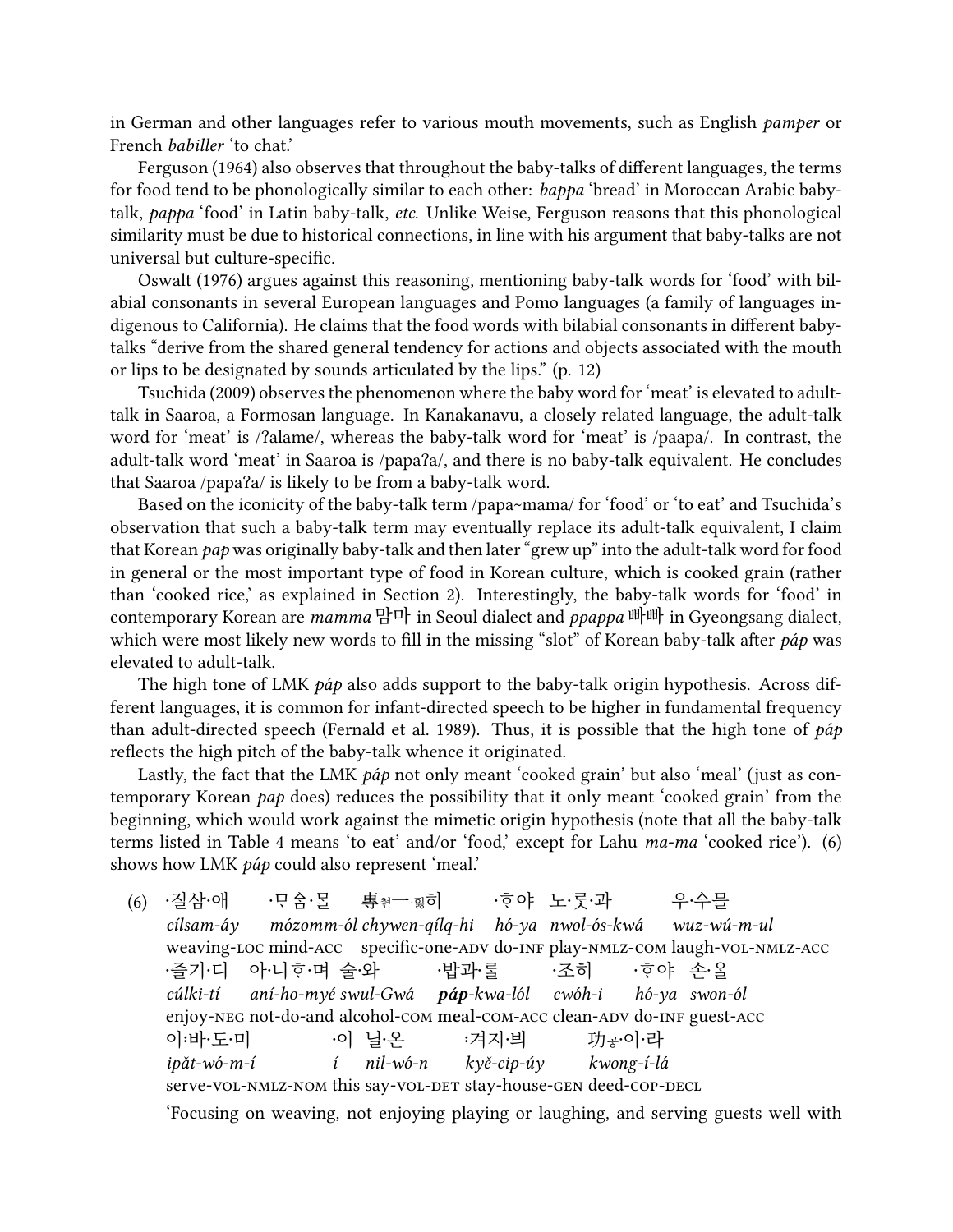good drinks and meals, these are the so-called deeds of a woman.' [*Nayhwun* 內訓 1:15a] (Joo 2020: 18, slightly modified)

# **6 Conclusion**

In this paper, I have proposed that (i) based on Ogura's suggestion, MC *bu sat* 菩薩 'Bodhisattva' is most likely the origin of Korean *ssal* 'uncooked grain,' and (ii) Korean *pap* 'cooked grain' was originally a baby-talk word for 'food.' These etymologies further suggest that some of the Korean words related to agriculture may not be directly related to the agricultural history of the Korean people but may arise from sociocultural motivations such as religion or sound symbolism.

**Funding:** The research leading to these results has received funding from the European Research Council (ERC) under the European Union's Horizon 2020 research and innovation programme (grant agreement No 646612) granted to Martine Robbeets.

# **References**

- Abdulaziz, Parween Saadi. 2016. Child-directed speech in kurdish with reference to english: a semantic study. In *BOOK OF PROCEEDING: 7th International Visible Conference on Educational Studies & Applied Linguistics 2016*, 307–318.
- Angelov, Angel. 2014. Bulgarian Socialects. In Karl Gutschmidt et al. (eds.), *Die slavischen Sprachen: Ein internationales Handbuch zu ihrer Struktur, ihrer Geschichte und ihrer Erforschung [The Slavic Languages: An international Handbook of their Structure, their History and their Investigation]*, vol. 2 (Handbücher Zur Sprach- Und Kommunikationswissenschaft [Handbooks of Linguistics and Communication Science]), 2186–2201. Berlin: De Gruyter Mouton.

Austerlitz, Robert. 1956. Gilyak nursery words. *Word* 12(2). 260–279.

- Baxter, William Hubbard & Laurent Sagart. 2014. *Old Chinese: a new reconstruction*. Oxford; New York: Oxford University Press.
- Bhat, D. N. Shankara. 1967. Lexical Suppletion in Baby Talk. *Anthropological Linguistics* 9(5). 33– 36.
- Bowern, Claire. 2012. *A grammar of Bardi*. Berlin; Boston: De Gruyter Mouton.
- Broadwell, George Aaron. 2006. *A Choctaw reference grammar*. Lincoln: U of Nebraska Press.
- Choi 최, Yeongseon 영선. 2015. *Kyelim yusauy umwunloncek yenkwu* 계림유사의 음운론적 연구 *[a phonological study on the gyerim-yusa]*. Gwangju 광주: Chonnam National University 전남 대학교. (Doctoral dissertation).
- Crowley, Terry. 2003. *A new Bislama dictionary*. Suva, Fiji: Inst. of Pacific Studies.
- Ferguson, Charles A. 1964. Baby talk in six languages. *American anthropologist* 66. 103–114.
- Fernald, Anne et al. 1989. A cross-language study of prosodic modifications in mothers' and fathers' speech to preverbal infants. *Journal of Child Language* 16(3). 477–501. https://doi. org/10.1017/S0305000900010679.
- Francis-Ratte, Alexander. 2017. Lexical recycling as a lens onto shared Japano-Koreanic agriculture. In Martine Robbeets & Alexander Savelyev (eds.), *Language Dispersal Beyond Farming*, 75–92. Amsterdam; Philadelphia: John Benjamins Publishing Company.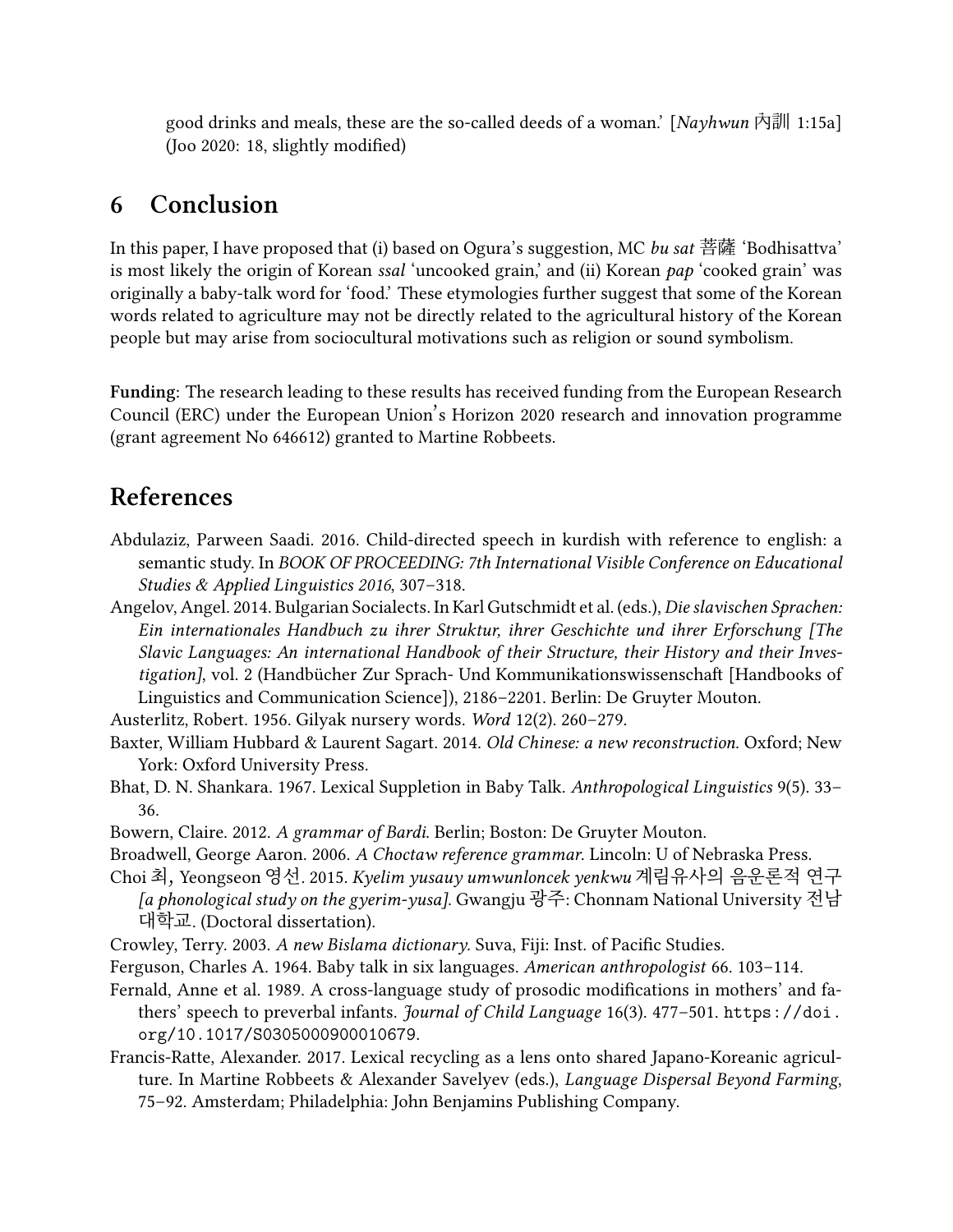- Hwang 黃, Gyeongsun 慶順. 2003. Kyengcwuciyekuy Seyconsinang 慶州地域의 世尊信仰 [The Buddha belief in Gyeongju region]. *Pwulkyo kokohak* 佛教考古學 3. 105–122.
- Im 임, Hongbin 홍빈. 2005. Kyelim Yusa Tokunuy Ilkkiey Tayhaye 계림유사 '刀斤'의 읽기에 대하여 [On the reading of 'twokun' in Jilin Leishi]. In Hongbin 홍빈 Im 임 (ed.), *Wulimaley Tayhan Sengchal 2* 우리말에 대한 성찰 *2 [Thoughts on our language 2]*, 607–627. Thayhaksa 태학사.
- Jin 陳, Taeha 泰夏. 2019. *Kyelimyusa yenkwu* 계림유사연구 *[Study on Jilin Leishi]*. Seoul 서울: Myengmwuntang 명문당.
- Jones, Caroline & Felicity Meakins. 2013. The phonological forms and perceived functions of janyarrp, the Gurindji 'baby talk'register. *Lingua* 134. 170–193.
- Joo, Ian. 2020. *15th century korean agricultural vocabulary*. Zenodo. https://doi.org/10.5281/ zenodo.3967829.
- Kang 강, Gilun 길운. 2011. *Kyelimyusa uy sin haytwok yenkwu*「鷄林類事」의 新解讀研究 *[A new reading of Jilin Leishi]*. Seoul 서울: Twose Chwulphan Cisik kwa Kyoyang 도서출판 지 식과교양.
- Kelkar, Ashok R. 1964. Marathi baby talk. *Word* 20(1). 40–54.
- Kess, Joseph Francis & Anita Copeland Kess. 1986. On Nootka baby talk. *International Journal of American Linguistics* 52(3). 201–211.
- Kim 김, Suin 수인. 2015. Yukpep kongyangeyse chauy wisangkwa uymi 육법공양에서 차의 위 상과 의미 [The Meaning and Status of Tea in Six Puja]. *Hankwuk yeytahak* 한국예다학 1. 27–37.
- Kubaník, Pavel. 2020. Romani in Child-Directed Speech. In Yaron Matras & Anton Tenser (eds.), *The Palgrave Handbook of Romani Language and Linguistics*, 489–514. Cham: Springer International Publishing. https://doi.org/10.1007/978-3-030-28105-2\_16.
- Kwon 權, Inhan 仁瀚. 2009. *Cwungsey hanguk hanca umhwun cipseng* 中世韓國韓字音訓集成. Seoul 서울: Jaei aen ssi 제이앤씨.
- Laughren, Mary. 1984. Warlpiri baby talk. *Australian Journal of Linguistics* 4(1). 73–88.
- Lee, Kee-Dong. 1976. *Kusaiean-English dictionary*. Honolulu, Hawaii: University Press of Hawaii.
- Lee, Ki-Moon & S. Robert Ramsey. 2011. *A history of the korean language*. Cambridge: Cambridge University Press.
- Lee 이, Gimun 기문. 2001. Kwotay samkwukuy ene phyokikwan 고대 삼국의 언어 표기관 [The view on writing in Ancient Three Kingdoms]. *Say kwuke saynghwal* 새국어생활 11(3). 37–48.
- Lee 이, Seungjae 승재. 2017. *Mokkaney kiloktoyn kotay hankwuke* 木簡에 기록된 古代 韓國語 *[The Old Korean language inscribed on wooden tablets]*. Seoul 서울: Ilcokak 일조각.
- Lee 李, Gimun 基文. 1968. Kyelim yusauy caykemto cwulo umwunsauy kwancemeyse 雞林類 事의 再檢討 - 주로 音韻史의 觀點에서. *Tonga mwunhwa* 東亞文化 8. 205–248.
- Martin, Samuel E. 1997. How did korean get-l for middle chinese words ending in-t? *Journal of East Asian Linguistics* 6(3). 263–271.
- Matisoff, James A. 1988. *The dictionary of Lahu*. Berkeley: Univ. of California Press.
- Mazuka, Reiko, Tadahisa Kondo & Akiko Hayashi. 2008. Japanese Mothers' Use of Specialized Vocabulary in Infant-Directed Speech: Infant-Directed Vocabulary in Japanese. In Nobuo Masataka (ed.), *The Origins of Language: Unraveling Evolutionary Forces*, 39–58. Tokyo: Springer Japan. https://doi.org/10.1007/978-4-431-79102-7\_4.